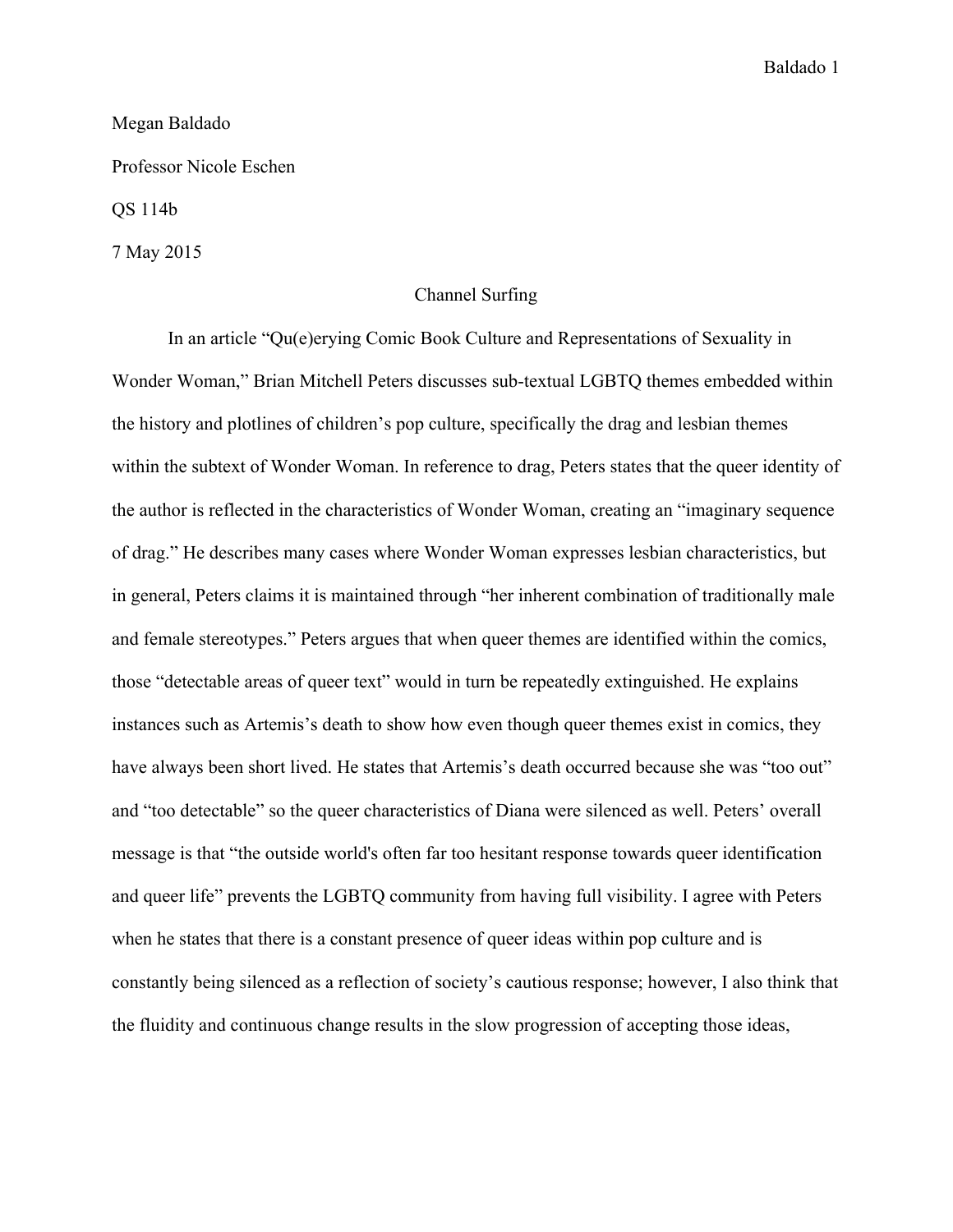especially through children's media. In the past, these ideas were always present sub-textually, and now these ideas are more clearly present and represented throughout all of pop culture.

Children's shows such as *Sailor Moo*n are clear proof of queer identity being silenced; nevertheless, remakes like *Sailor Moon Crystal* prove the change in pop culture ideals. Sailor Moon in its original Japanese form included multiple gay and lesbian relationships amongst the characters. However, these details were left out and/or changed in the American translations into more "heteronormative" characteristics. In the article, "Sailor Neptune and Uranus Come Out of the Fictional Closet," Sara Roncero-Menendez describes what was left out in the American version and what that said about the American culture. "People weren't puzzle pieces that needed to be designed into the 'right' shapes, but were in fact perfect as they were." Roncero-Menendez explains that changing the identity and sexuality of some of the characters shows that these types of characters are not acceptable because it argues that a person need to be altered. Altering the identity made it seem that a person should not be who they are; thus, cannot accept or respect themselves. It not only discourages youth to be who they are, but also allows them to think it is wrong; as well as thinking prejudice is acceptable. Roncero-Menendez basically describes how it was unethical to alter the original relationships between characters into the heteronormative, even if *Sailor Moon* was a children's show. In a survey done by the Pew Research Center, "75% [of parents] favor tighter enforcement of government rules on TV content during hours when children are most likely to be watching," in 2005. It is understandable why the choice was made to censor the characters since Sailor Moon aired in the United States around the 2000s. However, in another survey, "(32%) [of parents] said they were very concerned about their children watching programming with homosexual characters and themes." This was the smallest concern with themes in children's media compared to drugs, violence, etc.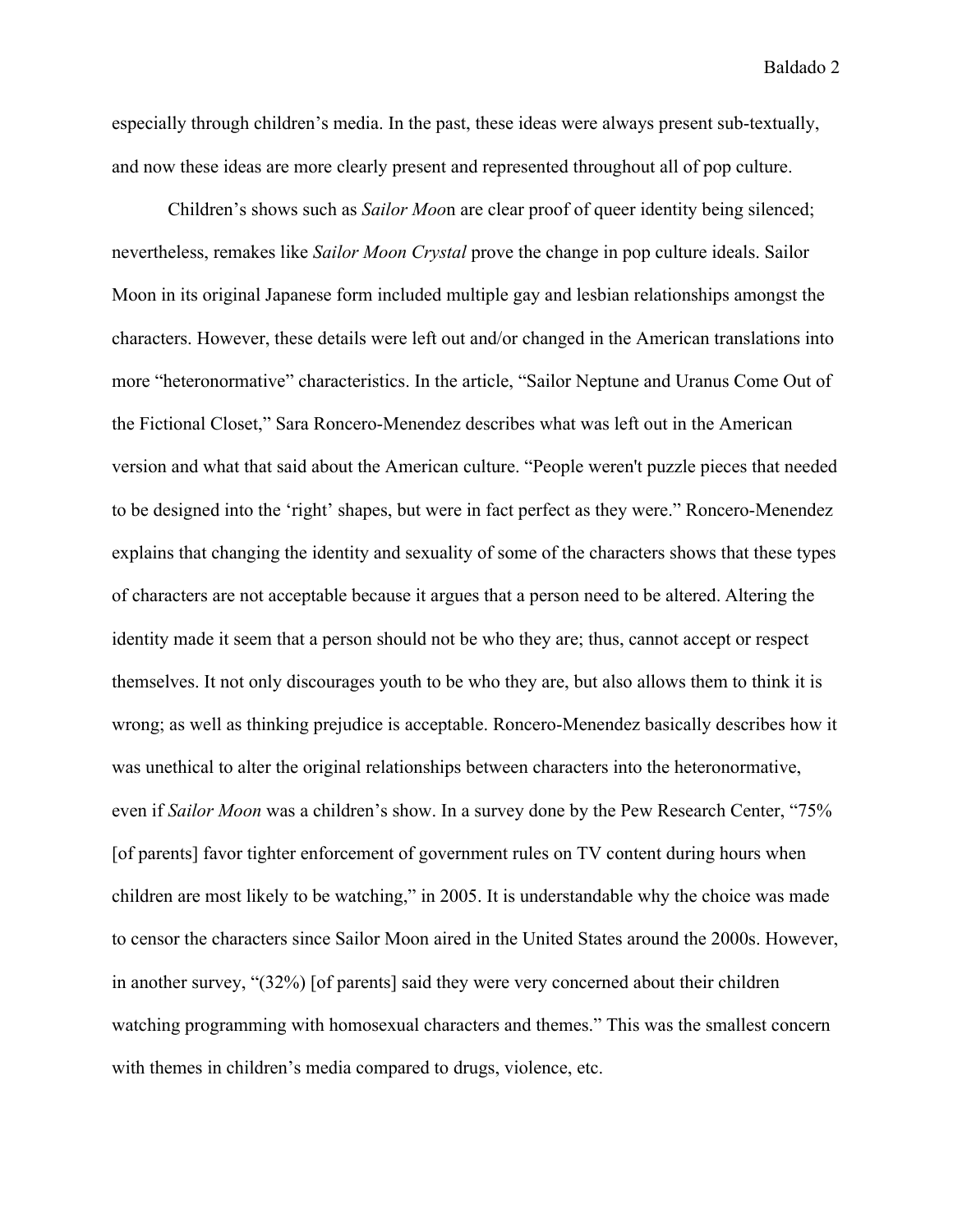Despite unfortunate decisions made when editing the original *Sailor Moon*, Roncero-Menendez also mentions how the remake, *Sailor Moon Crystal*, has redeemed American culture and will include the intended identities and sexuality. She ultimately explains how society has changed over the years with *Sailor Moon Crystal* as the proof. It was not necessary to cut out the real issues that surfaced in *Sailor Moon*. I agree that in doing so, it negatively reflected former societal views and that it shows that being ourselves is not always acceptable and should be changed or hidden. Especially in the way the characters were altered. "The American team was so worried about showing gay or lesbian characters that they went out of their way to create whole new identities and relationships for them [...] these changes contradicted the very message of the show and were emblematic of the still prevalent issue of media representation." I especially agree with Roncero-Menendez with this statement because it ruins the integrity of the show's message. When growing up, I loved watching *Sailor Moon* and was blissfully unaware of any alterations that were made. I was not much older when I discovered the true relationships between the characters. I was upset, not because of the presence of LGBTQ themes, but because the original plot was ruined. Instead of a lesbian couple, they were perceived as cousins. Instead of a gay couple, one was made to appear as female. It was like everything I knew and loved about the show was a lie. Censoring these themes occurred because the producers were worried about exposing children to "inappropriate" themes. Everything learned from childhood shapes our morals as we mature. Censoring LGBTQ themes shows discrimination against the LGBTQ community so instead of protecting children, they exposed them to negative behavior. However, I also agree when Roncero-Menendez says that the world has changed a lot. People's views are changing and becoming more accepting.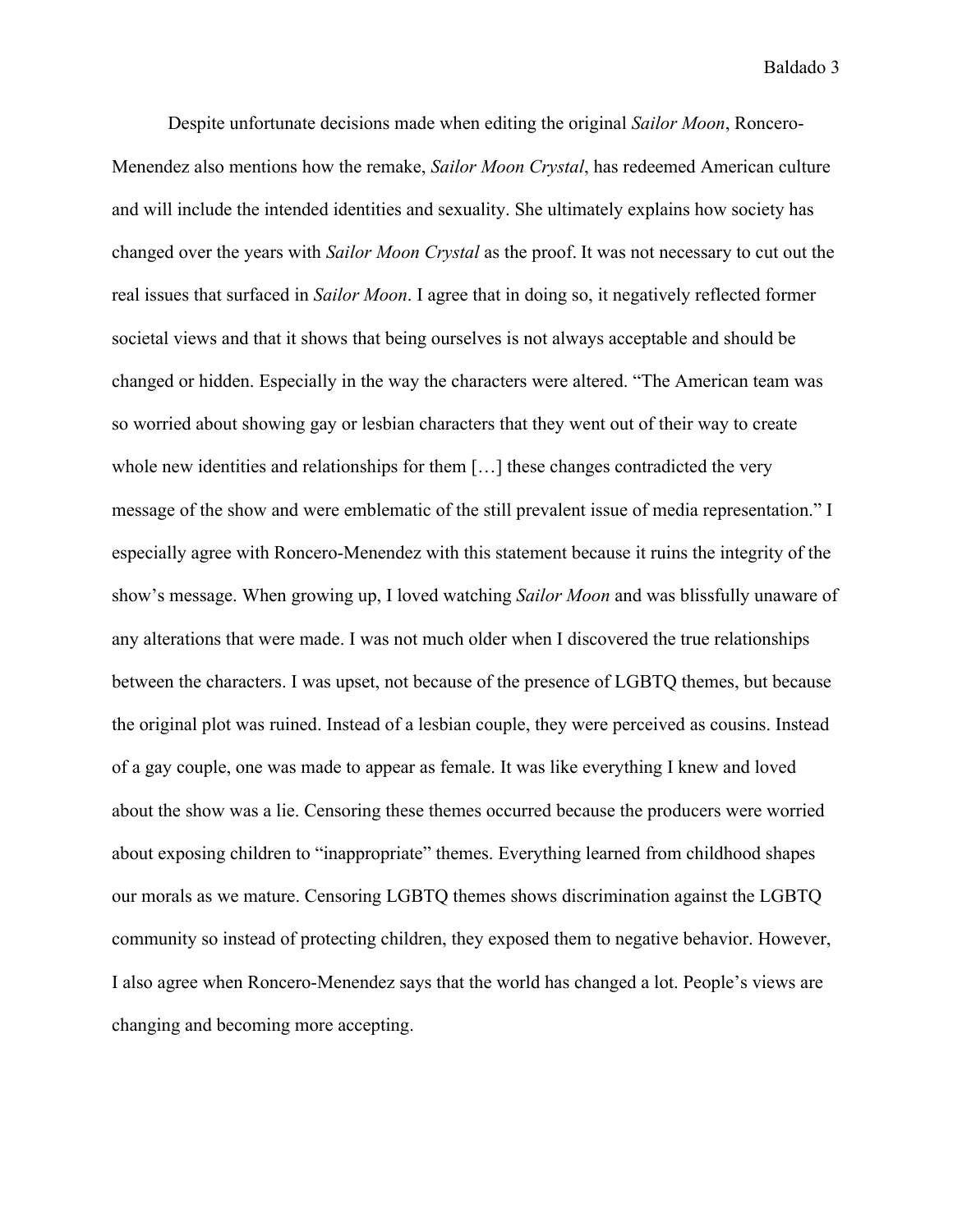Many children's movies, such as, *ParaNorman, The Box Trolls, Frozen,* and *Coraline* continue to promote LGBTQ issues even though it still receives controversial backlash. In the article, "WATCH: Do Kid's Movies Push The 'Gay Agenda'?", Diane Anderson-Minshall discusses how many children's movies, primarily the ones done by the film team Laika, have taken steps to bring awareness and visibility to LGBTQ issues. She explains how the intention of Laika was to state their overall message of being themselves, "'we're not in any way trying to be activists. We're just trying to be who we are. […] There are going to be people who simply don't agree with that and we understand, but we also won't flinch from the consequences of that. The kinds of films we make have to be consistent with our values and how we look at the world, and sometimes that means putting yourself out there a little bit.'" Laika is stating that even if they receive negative opinions, it is more important to show who they are and what they stand for. This type of fight proves that some groups among the film industry is taking a stand for what they think is right, which is the acceptance and visibility of LGBTQ issues.

Subtle queer details included within today's cartoons, like in *The Legend of Korra*, allow for visibility and change. In the final scene of *The Legend of Korra* depicts the characters Korra and Asami holding hands and going to the spirit world together. The clip was very brief and throughout the entire series, there were no obvious signs of LGBTQ issues. After the series ended, the creators Michael Dante DiMartino and Bryan Konietzko went back to explain their chosen ending which was discussed in the article "Legend of Korra Creators Officially Confirm Your Suspicions About That Ending". Konietzko stated that "Just because two characters of the same sex appear in the same story, it should not preclude the possibility of a romance between them. No, not everyone is queer, but the other side of that coin is that not everyone is straight." The creators were approved to show LGBTQ themes, but still had limitations on what they could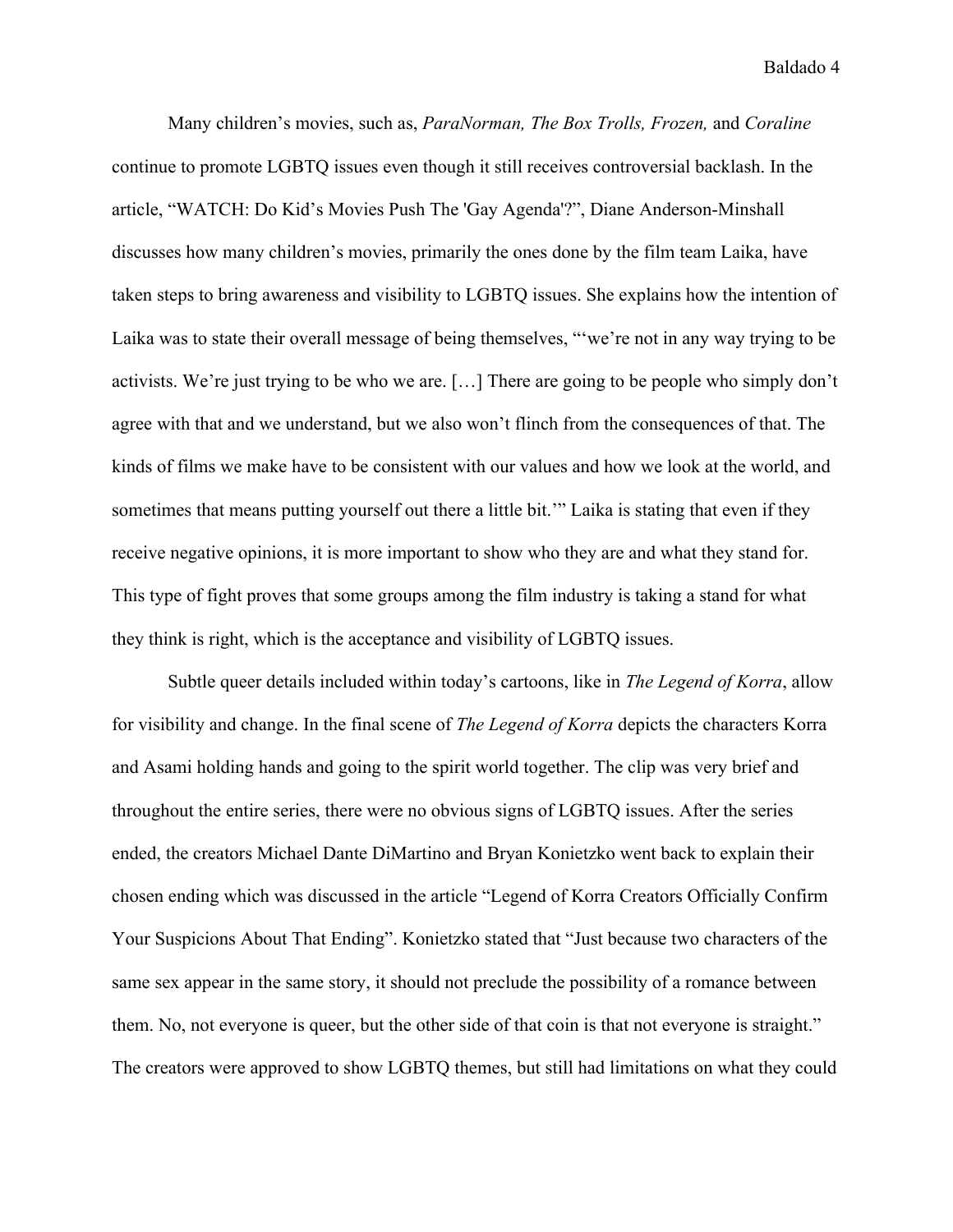illustrate. They wanted to give visibility to the queer community even if it was a short lived scene. They felt it was necessary to start with subtly displaying LGBTQ issues so in the future, restrictions to what can be aired will be smaller. "We did it for all our queer friends, family, and colleagues. It is long overdue that our media (including children's media) stops treating nonheterosexual people as nonexistent, or as something merely to be mocked. I'm only sorry it took us so long to have this kind of representation in one of our stories." The creators were prepared and willing to take any negative backlash. According to Konietzko, there were more positive responses present. This shows that not only is the film industry fighting for LGBTQ visibility, but people among society approve as well.

Alternatively, in the article "Is *The New Normal* the New Derogatory?" Andrea Vale argues that although television and movies have allowed social acceptance towards the LGBTQ community, some issues are taken too lightly or too comically. "These shows have spread acceptance -- but only of persisting one-dimensional stereotypes. We automatically squeeze LGBTQ people into clichés, to the point of expecting certain behavior from them." Vale states that rather than creating acceptance for the LGBTQ community with the film industry, it creates irreparable stereotypes that causes more discrimination than approval. Although in some cases this can be proven to be true, I believe that it is that visibility that can allow change. Whether it starts positively or negatively, I think that visibility is a place to start to learn and become more accepting. According to the Pew Research Center, in the United States "the percentage saying homosexuality should be accepted by society has grown by at least ten percentage point since 2007." I believe this greatly due to media and pop culture. The simple presence of LGBTQ issues in media can lead to accepting ideals.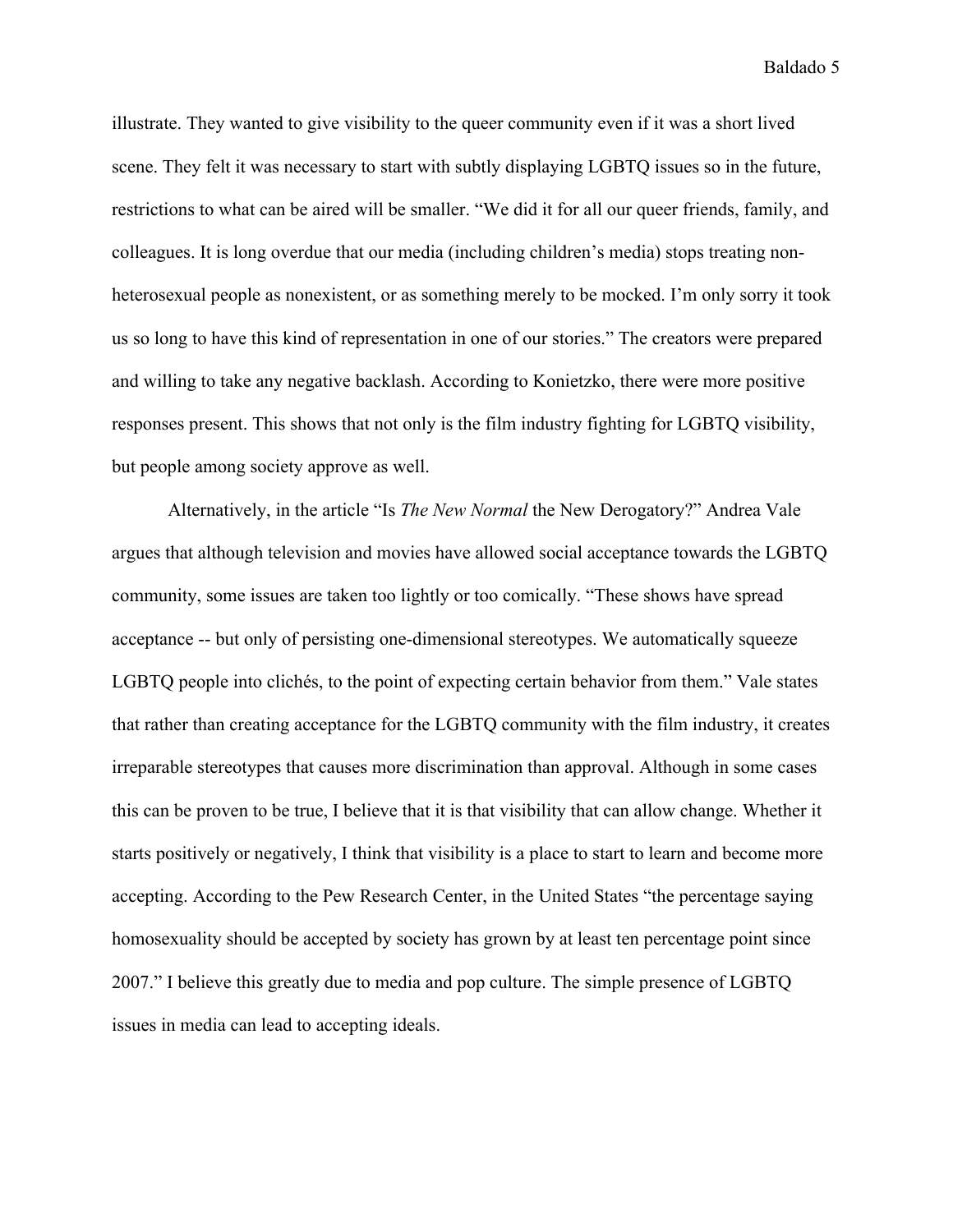During my research, I have found that although LGBTQ issues are believed to be suppressed in pop culture, it is more likely to find an accepting view on including LGBTQ related issues. Some of the shows I have discussed, such as *Sailor Moon*, have created remakes to correct their misguided judgment on excluding, altering, or censoring any characters or ideas that were part of the original plot line. Other shows, like *The Legend of Korra*, are making small steps towards allowing the LGBTQ community visibility among children's cartoons. Learning to accept or to discriminate against others starts at childhood. The new changes in what is allowed to be shown on television allow children to develop with an open view towards others. Even though discrimination is prominent in our past and still exists in our present, society is slowly changing and now has a hopeful and accepting future.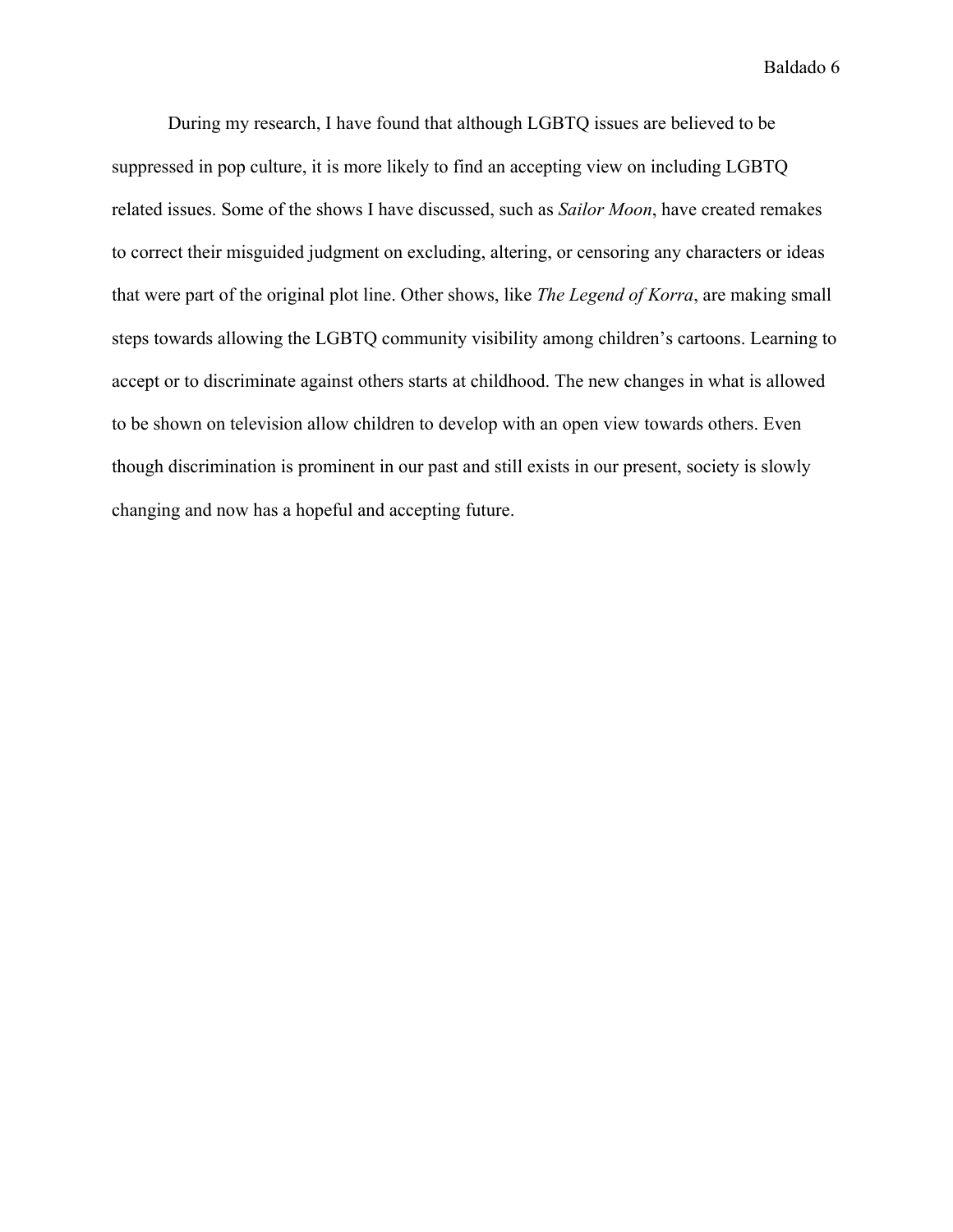## Works Cited

- "Additional Findings and Analyses." *Pew Research Center for the People and the Press RSS*. N.p., 19 Apr. 2005. Web. 27 Apr. 2015.
- Anderson-Minshall, Diane. "WATCH: Do Kids Movies Push The 'Gay Agenda'?" *Advocate.com*. N.p., 22 July 2014. Web. 21 Mar. 2015.
- Peters, Brian Mitchell. "Qu(e)erying Comic Book Culture and Representations of Sexuality in Wonder Woman." CLCWeb: Comparative Literature and Culture, 5.3 (2003): .
- Robinson, Joanna. "Legend of Korra Creators Officially Confirm Your Suspicions About That Ending." *Vanity Fair*. N.p., 22 Dec. 2014. Web. 21 Feb. 2015.
- Roncero-Menendez, Sara. "Sailor Neptune and Uranus Come Out of the Fictional Closet*." The Huffington Post.* TheHuffingtonPost.com, 21 May 2014. Web. 6 Feb. 2015.
- "Support for Tougher Indecency Measures, But Worries About Government Intrusiveness." *Pew Research Center for the People and the Press RSS*. N.p., 19 Apr. 2005. Web. 27 Apr. 2015.
- "The Golobal Divide on Homosexuality." *Pew Research Centers Global Attitudes Project RSS.* N.p., 04 June 2013. Web. 23 Apr. 2015.
- Vale, Andrea. "Is *The New Normal* the New Derogatory?" *The Huffington Post*. TheHuffingtonPost.com, 18 Nov. 2014. Web. 16 Mar. 2015.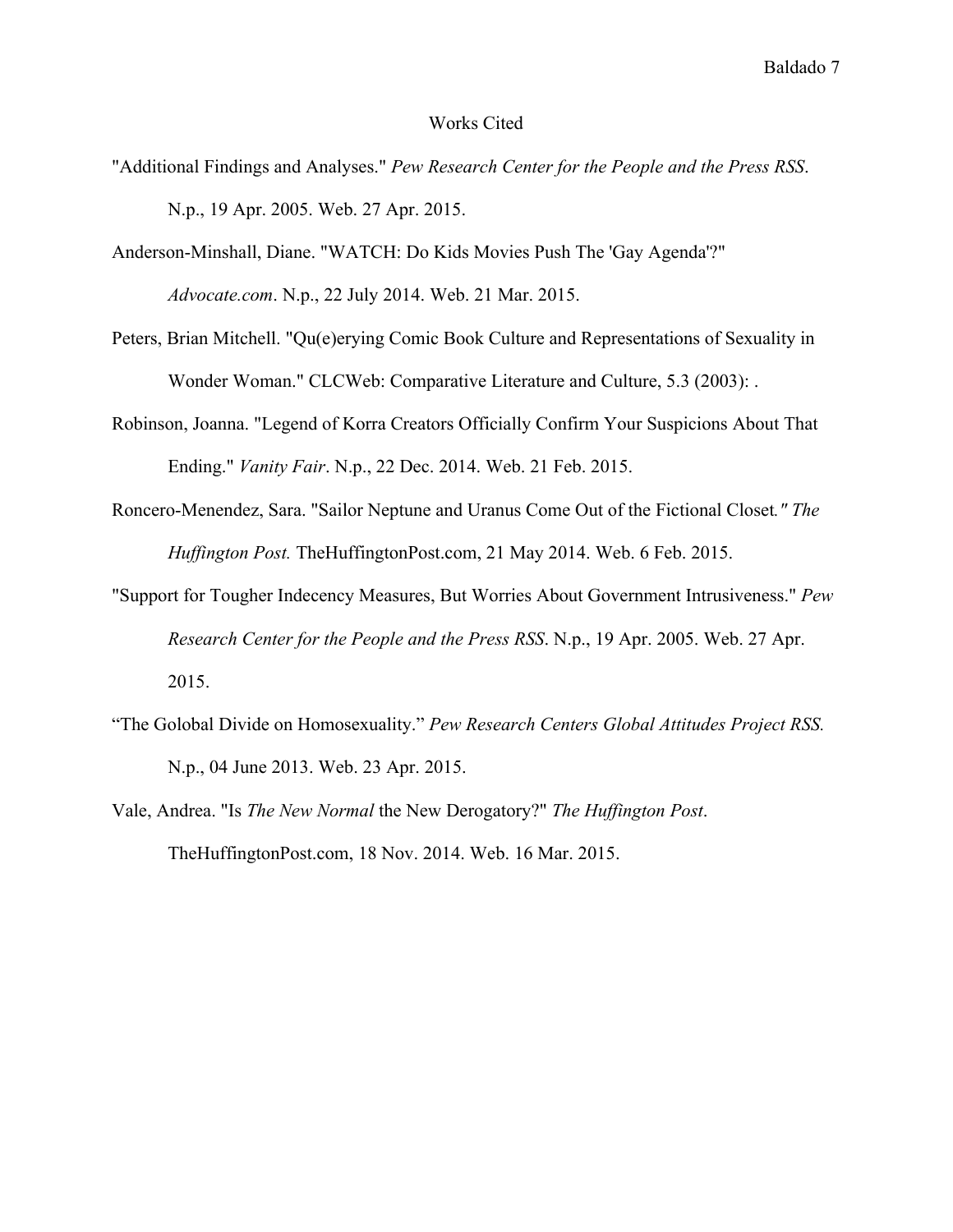## Annotated Bibliography

"Additional Findings and Analyses." *Pew Research Center for the People and the Press RSS*. N.p., 19 Apr. 2005. Web. 27 Apr. 2015.

This is a research and survey based article. It gives updated numbers of parents' views on television exposure. It states the main concerns parents have with television, with homosexuality at the bottom and drugs and violence at the top.

Anderson-Minshall, Diane. "WATCH: Do Kid's Movies Push The 'Gay Agenda'?"

Advocate.com. N.p., 22 July 2014. Web. 21 Mar. 2015.

Diane Anderson-Minshall discusses multiple children's movies, such as*, ParaNorman, The Box Trolls, Frozen, and Coraline* to show the promotion of LGBTQ issues. She states that even if the producers receive negative opinions, they continue to show LGBTQ issues to display what they believe in.

Peters, Brian Mitchell. "Qu(e)erying Comic Book Culture and Representations of Sexuality in Wonder Woman." CLCWeb: Comparative Literature and Culture, 5.3 (2003): . In this article, Brian Mitchell Peters discusses queer issues within the comic of *Wonder Woman.* He states that the overall issue is that even though queer ideas exist within pop culture, it is quickly silenced and hidden.

Robinson, Joanna. "Legend of Korra Creators Officially Confirm Your Suspicions About That Ending." Vanity Fair. N.p., 22 Dec. 2014. Web. 21 Feb. 2015. This article discusses the suspicions within the show *The Legend of Korra.* It uses quotations from the creators to give a clear view on what the intention was for the show. The creators state that they wanted to give more visibility to the LGBTQ community as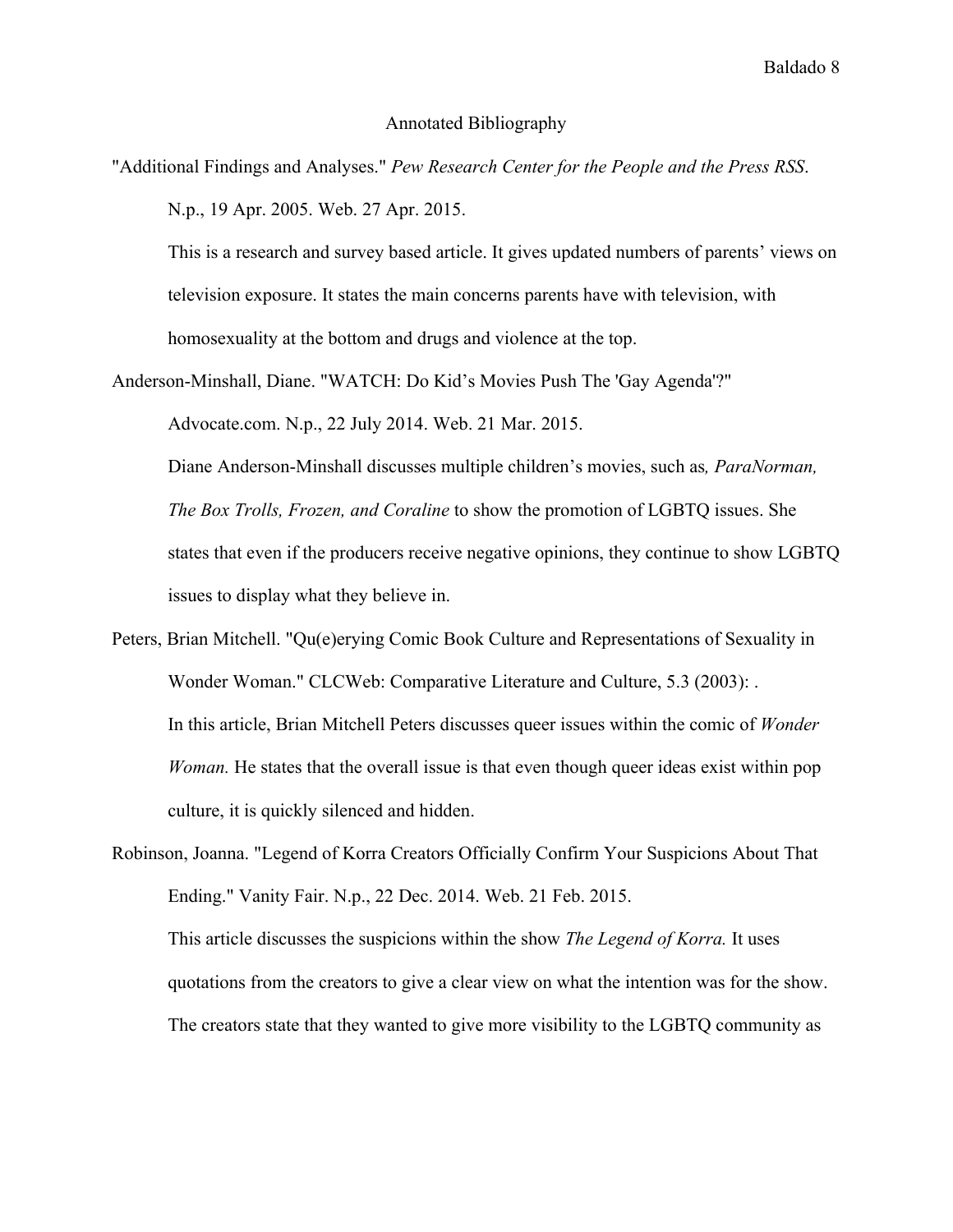well as attempt to break away from the heteronormative romantic assumptions between characters.

- Roncero-Menendez, Sara. "Sailor Neptune and Uranus Come Out of the Fictional Closet." The Huffington Post. TheHuffingtonPost.com, 21 May 2014. Web. 6 Feb. 2015. Sara Roncero-Menendez explains the issue of how the English translation of Sailor Moon negatively portrays societal ideals. She states that changing the true identity of the characters suggest that it is not worth being yourself and that people should hide whoe they really are. She ends with how the remake will include the intended roles, thus reflecting on how society has changed.
- "Support for Tougher Indecency Measures, But Worries About Government Intrusiveness." *Pew Research Center for the People and the Press RSS*. N.p., 19 Apr. 2005. Web. 27 Apr. 2015.

This article has research and survey data on people's opinions on whether or not government intervention for television shows is necessary. It show the statistics on the parents who agree and who disagree that what is released on television should have strict policies. The survey also displays the number of people who think parents are at fault when it comes to what children are viewing, not the government.

"The Global Divide on Homosexuality." *Pew Research Centers Global Attitudes Project RSS.* N.p., 04 June 2013. Web. 23 Apr. 2015.

This article is also a research and survey based source. The data shows how the opinions of homosexuality have changed. It also shows demographically and geographically the number of people who do and who do not accept homosexuality.